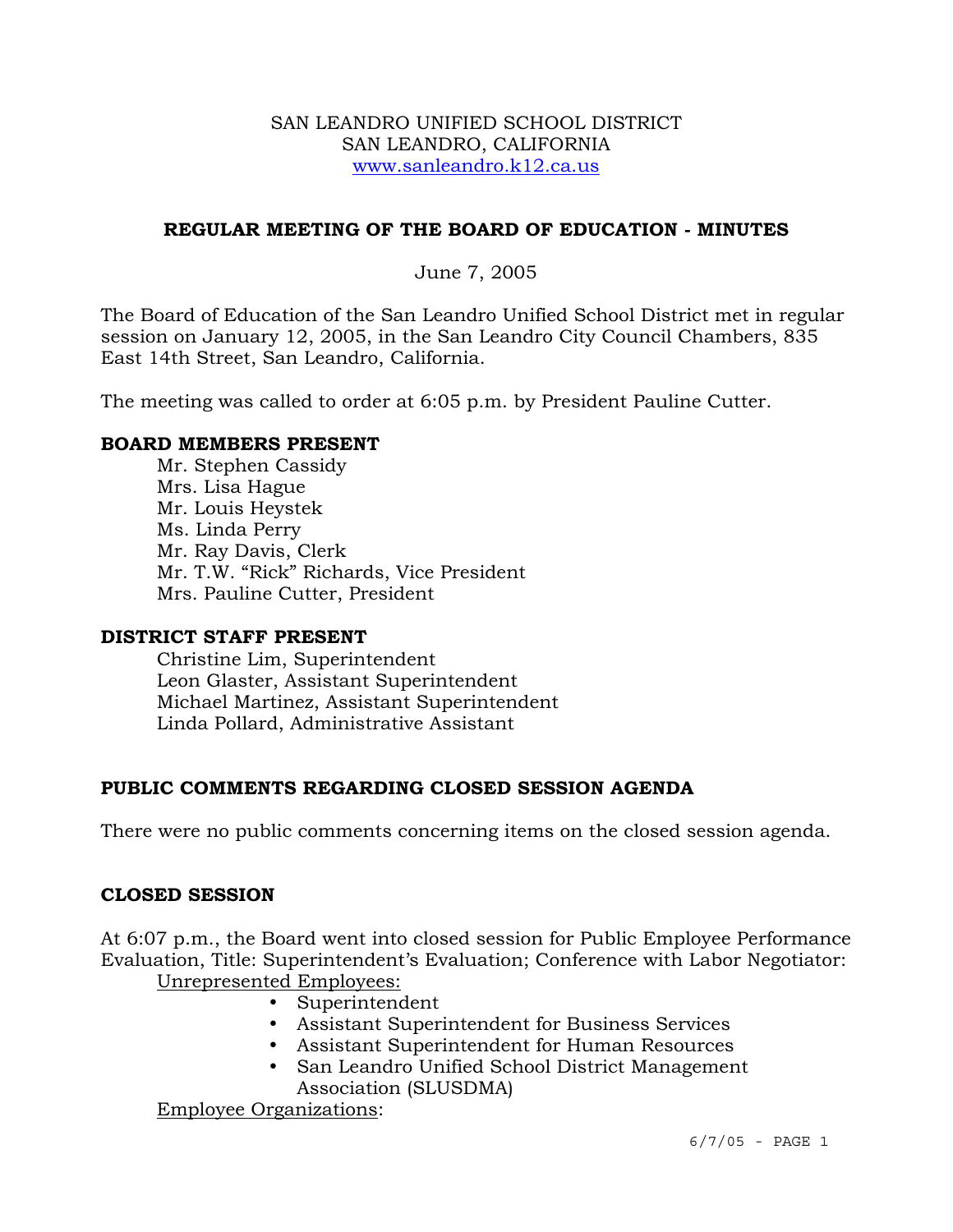- California School Employees' Association (CSEA)
- Teamsters Union 856/Alameda Building Trades Council

Conference with Legal Counsel – Anticipated Litigation – Significant Exposure to Litigation; and Public Employee Appointment – Title: Middle School Principal pursuant to Government Code Sections 54957, 54957.6, and 54956.9(b). The closed session was adjourned at 7:20 p.m.

The Board returned to open session at 7:25 p.m. with the Pledge of Allegiance to the Flag led by Trustee Richards. President Cutter said the Board had been in closed session and on a motion made by Mr. Davis and seconded by Mr. Richards, the Board approved the appointment of Belen Magers as Principal of John Muir Middle School by a 7-0 vote.

# **APPROVAL OF AGENDA**

On a motion made by Ms. Perry and seconded by Mr. Richards, the Board approved the agenda for the regular meeting of June 7, 2005 by a 7-0 vote.

**REPORTS** Student Representatives' Reports –San Leandro High School student representative and graduating senior, Sharon Ma, updated the Board on activities at the high school including senior finals; Business Academy graduation, June 9; Senior Recognition Night, June 10; Graduation, June 14 at 5:00 p.m.; Senior graduation rehearsal, panoramic picture, picnic, cap and gown distribution and senior assembly are underway; first ASB meeting of 2005-2006 will be June 13.

> On behalf of the Board, President Cutter thanked Sharon for her dedication this year in keeping the Board updated on activities at the high school.

#### **PRESENTATIONS**

- \* Certificates of Commendations were presented by President Cutter, and Catherine Heck to the following people in recognition of their time and effort toward the success of Bancroft Middle School's musical production of *Fiddler on the Roof*:
	- Catherine Heck, Director
	- Andrea Gorham, Assistant Director
	- Kathy Maier, Musical Director
	- Ed Costa, Set Design/Construction
	- Paulette Staats, Sound Design, Engineer
	- Claire Bove, House Manager
	- y Linda Fischer-Werk, Photography/Costumes
	- y Karen Koizumi, Parent Organizer/Costumes
	- Joan Porter, Director of our Faculty Actors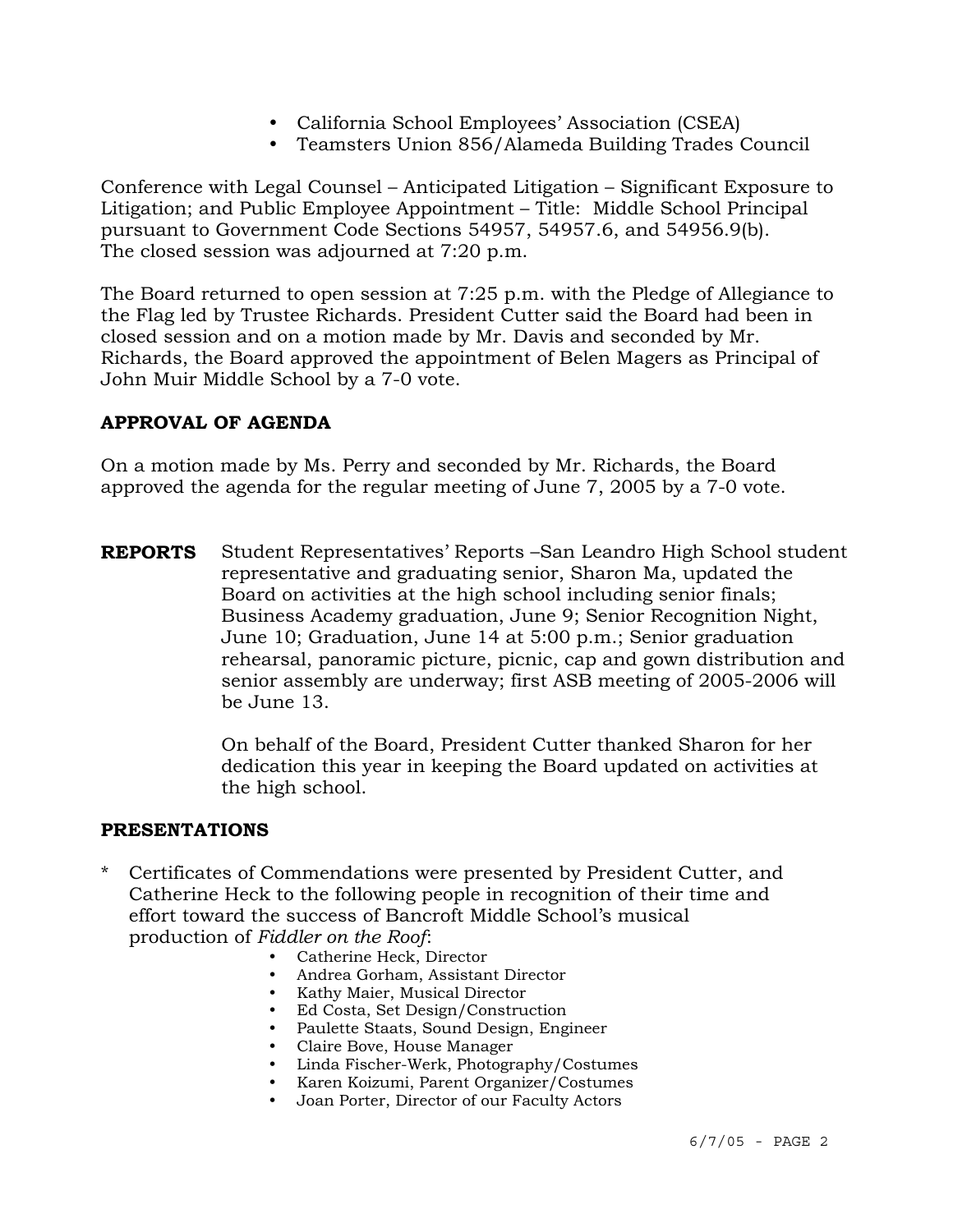- Amber Trumbull, Choreographer
- Kevin Calderon, Choreographer
- Catherine Williamson, Choreographer
- Jessica Gorham, Choreographer
- Richard Palmer, Community Liaison
- David Staats, Sound Equipment
- \* Certificates of Commendations were presented by President Cutter and Trustee Richards to the following ROP Students of the Year:
	- **Michael Silveira** Automotive Technology
	-
	- Amy Fong Marketing Education
	-
	- Jannet Ly Business Ownership
	- Edwin Rodriguez San Leandro Academy
- \* Employee/Volunteer Recognition The Board recognized the following Employees/Volunteers of the Year:

| Volunteers:                | Mr. & Mrs. Juan Martinez, |
|----------------------------|---------------------------|
|                            | Washington & Bancroft     |
| Classified Employee:       | Randy Torres, Wilson      |
| Administrator of the Year: | Judith Cameron, Roosevelt |
| Teacher of the Year:       | Sylvia Colt, Bancroft     |

\* The School Assistance and Intervention Team (SAIT) site leadership team, comprised of Principal Elvia Teixeira, Amy Voge, Literacy Specialist; Veronica Garcia, Kindergarten teacher; Leticia O'Hara, EL coach; Karen Caughell, 2nd grade teacher; and Grace Durden, 4th grade teacher, provided information on the second monitoring report for Washington Elementary School.

 Debbie Wong, Director of Curriculum and Instruction explained that the SAIT consultant team and school leadership team met on May 13 and May 27 to collaborate on the ongoing efforts of Washington School's corrective action plan. The team reviewed the progress along identified benchmarks in each of the nine components of the plan and provided ratings (minimally, partially, substantially and fully) which were shared with the Board.

 Ms. Wong explained that, in an effort to complete their goal of exiting the SAIT process, the focus next year will be on deepening reading/language arts and full implementation of the mathematics work; reviewing the STAR results in August to identify if Washington met growth targets and if they did, continue their corrective action plan for another year in order to have two years of meeting targets in order to exit SAIT; and if they didn't meet the targets, then depending on the growth spread, continue with the corrective action plan as written, or enter Phase II where an even more specific plan would be prepared and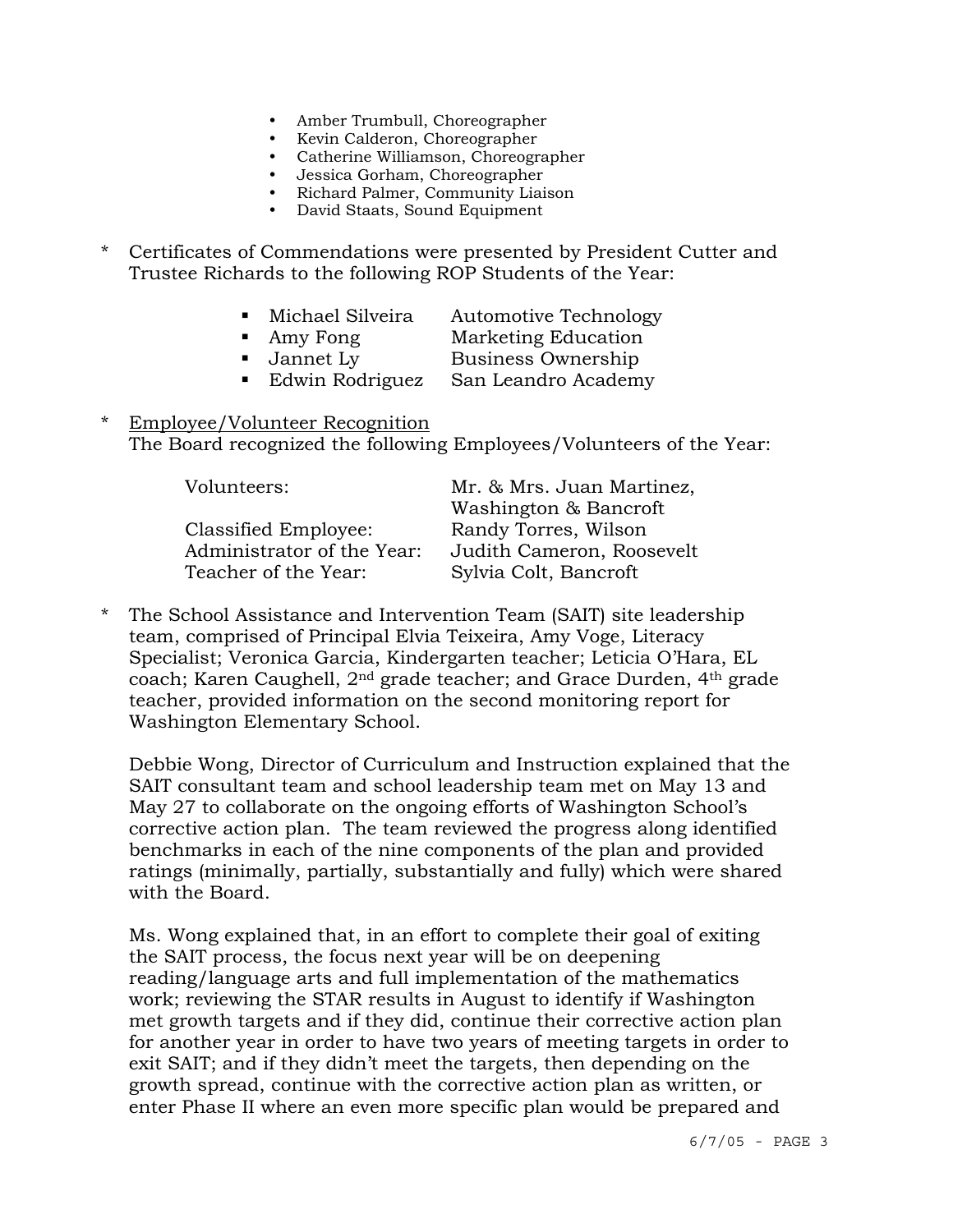implemented, and have SAIT consultants conduct visitations of classrooms that did not show growth and provide targeted support. She said that the next monitoring visits would be September 16, 2005; January 13, 2006 and April 28, 2006.

 The Board thanked the team for the report and all the hard work done by the staff.

 With regards to President Cutter's question around monitoring classrooms not showing growth, and support for the Math coach, Ms. Wong explained that the state consultant team would provide classroom observations to help improve classroom instruction in Phase II, and that the District's Math coach in addition to taking AB 466 math training, would be the District and County math instructor for this training.

 Mr. Cassidy's questions centered around state and District fiscal support, increased English instruction for students in bilingual education, and if the assessment results indicated any improvement.

 Ms. Teixeira said that once the site plan and budget were approved by the School Site Council (they would be meeting on July 9), she would present it to the state consultant in September thus, expecting to receive a "fully met" rating for fiscal support. With regards to funding and support, SAIT funding provided \$53,250 for implementation of the corrective action plan for this year with the allocation based on \$150 per student and she anticipated the same allocation for next year, adding that the District purchased all the intervention materials, paid for the teachers' stipend for AB466 training, and the bilingual program materials.

 Ms. Teixeira explained that because two different assessment instruments were used, it was difficult to compare and identify the amount of growth; however next year, they would be using the same instruments along with monthly collaboration with grade level teachers.

 The site team teachers said that while the process was new to them, it had been very positive, giving them direction and focus at staff meetings. The bilingual team would like to revisit the bilingual matrix, focusing on questions that they may have and start planning for next year; also Ms. Vogue said she had developed a survey for teachers to respond to on collaboration.

 Because of the positive feedback and good practices being developed that were making a difference, Mr. Cassidy encouraged Ms. Wong to expand to District-wide. Ms. Wong said that AB 466 training (Reading or Math) had already been offered to all teachers in the District, adding that we are learning a lot from Washington School, and have expressed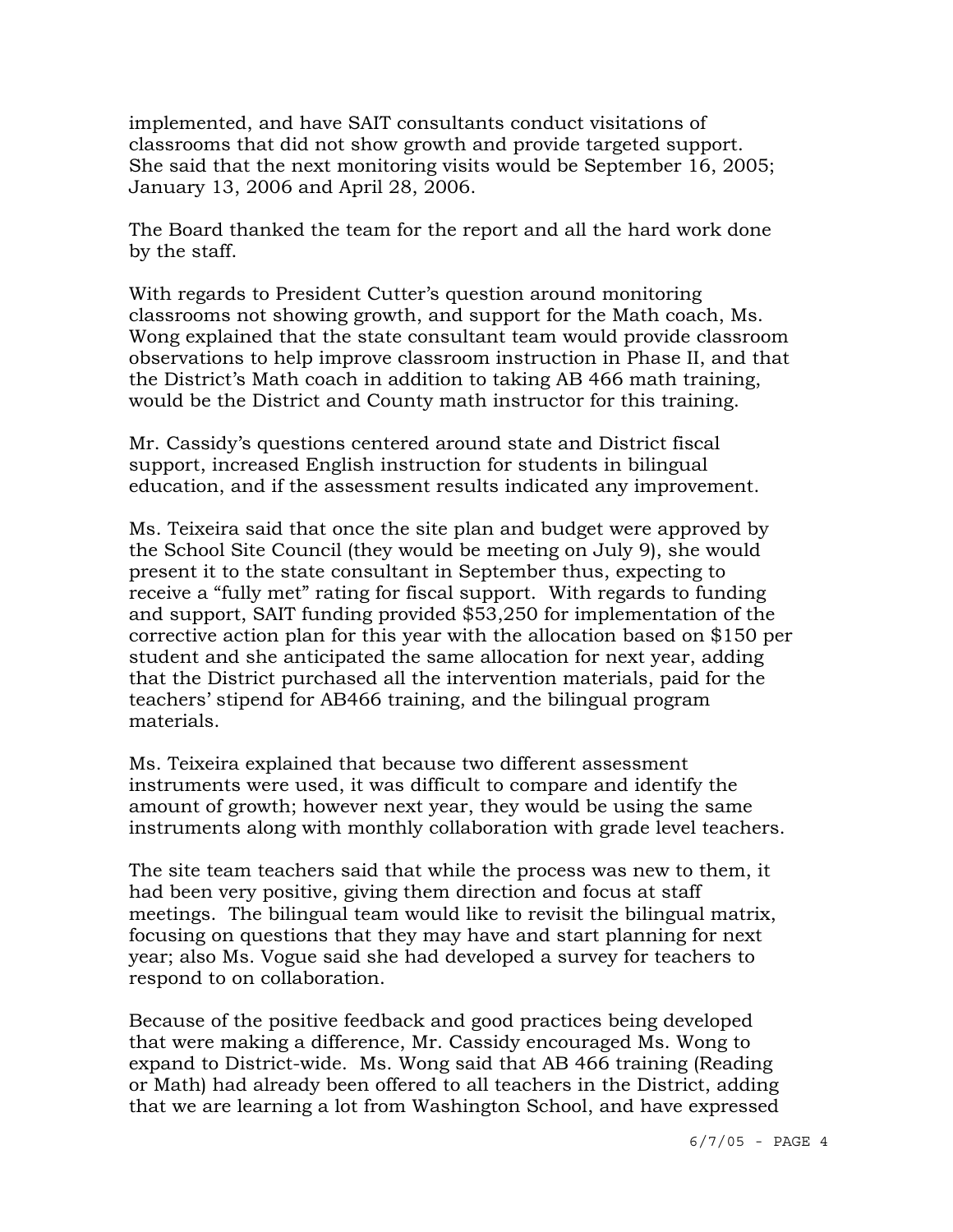to the principals that when they are developing their school plan, identify at least one Wednesday to focus on collaboration around professional development and what they are learning.

 Ms. Perry asked about Edusoft data management system training and Ms. Wong said that Edusoft would provide training in collaboration with the District's Aeries system so that it was aligned.

# **PUBLIC TESTIMONY ON NON-AGENDA ITEMS**

y Juan Martinez addressed the Board regarding the success of *Caminito de la Esuela Con Cri Cri* Preschool at Washington Elementary and his concern regarding the possible discontinuation of the program. He urged the Board to consider continuing the preschool at Washington.

 Because of some confusion, Mr. Cassidy requested that the Superintendent follow up on the issue raised by Mr. Martinez and report back to the Board at a future meeting date.

# **REPORTS**

- 1) Correspondence Clerk Davis noted receipt of the following emails from Steve Craig regarding a Jefferson school teachers' grievance; Valencia Escolastica and Lisa Dennis supporting teachers' compensation; Jeff Sturm regarding school military recruiting; Martin Glickman, Interdistrict transfer appeal; Denise Mchale, parcel tax and bond issue; Laura Leventer thanking staff and Board for participation at BTSA; Gayle Ferrea, reduction in school nursing staff; Eric Herrling, teacher changes at Jefferson; and Dan Martin, Deidre Neitman, Ruby Smart, Todd Gerardi, Jill Synnott, Dave & Janet Collamer, Carly Pipartao, Dave D'Antonio, Matt James, Cynthia Sobrero, Samara Druckenbrod, Steve Craig, Shelly Debbie Sack, Danan Chohlis, Claudia Brunsvold, Emily Rich, Helen Wood, Audrey Brown, Sarah Del Grande, Sue Blevins, Lynzcey Klein, and Rhonda Spencer regarding "Me Too" raise for Superintendent.
- 2) Superintendent's Report Superintendent Chris Lim reported on the following:
	- Receiving positive feedback from the District's first community event *"Our Schools, Our Future"* on May 23rd indicating that participants in the workshop felt it was informative and a good start where over 85% of the participants stated that the "breakout sessions", which gave the community an opportunity to hear each other and collaborate around the guided questions that were provided, was excellent or good. She said that the results would be posted on the website and looked forward to continuing our work in the fall;
	- The Jefferson Dedication was very successful where over 1,000 people were fed and the bronze plaque presented was truly "outstanding".

6/7/05 - PAGE 5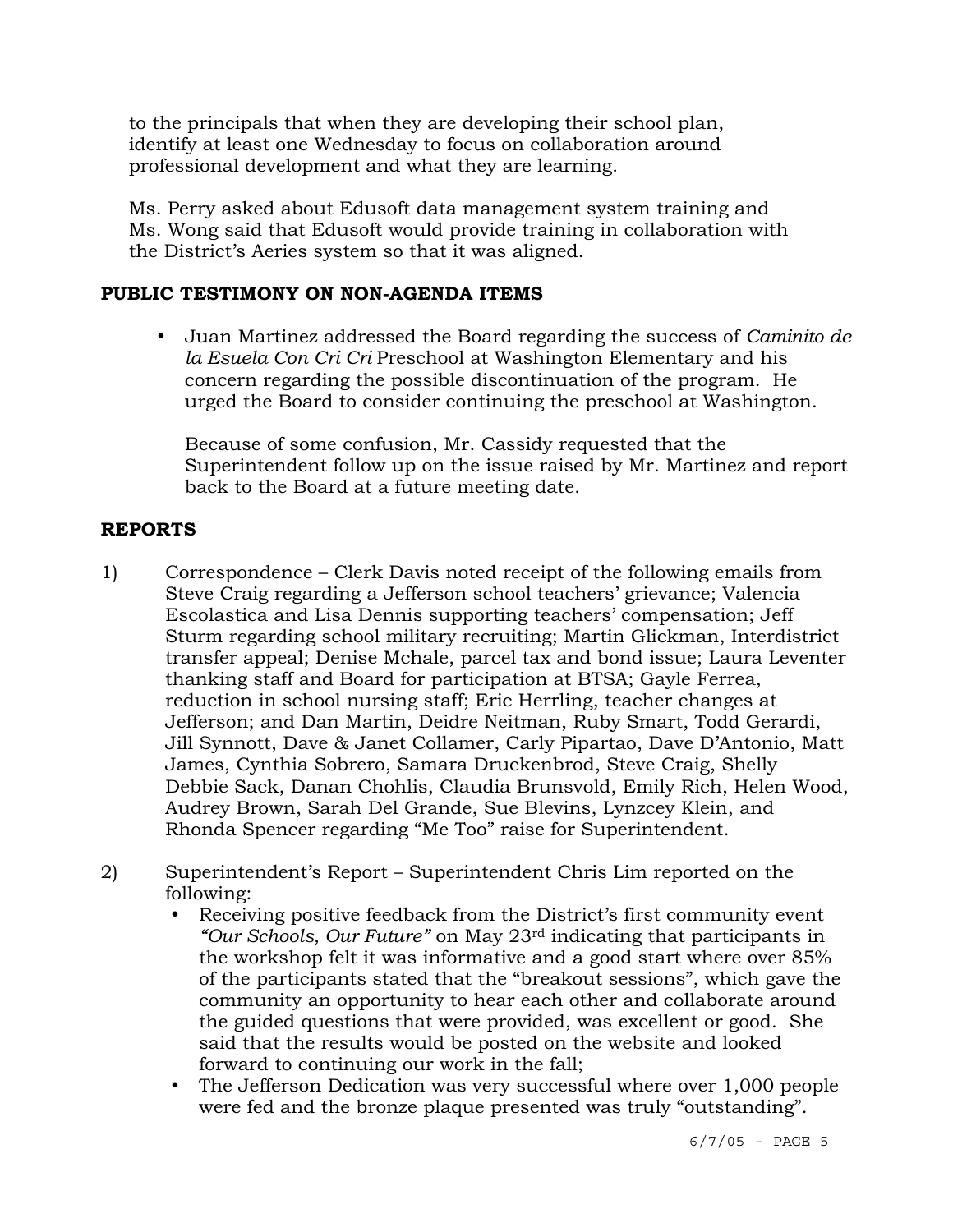She thanked Trustee Perry for taking charge of the event, "down to the last detail";

- San Leandro Unified was well represented at the May 25 Rally to Sacramento showing our commitment to public education;
- The District Retirement Tea is June 9 at Madison Elementary school in which the District will be honoring the retirees, acknowledging and celebrating our Teacher of the Year, Sylvia Colt; Administrator of the Year Judith Cameron; Classified Employee of the Year Randy Torres; Volunteers of the Year, Mr. & Mrs. Juan Martinez, as well as our sixtysix members of our District Equity Team and twenty-seven members of our Safe Schools Support Team.
- 3) Board Committee Reports
	- Communications Mr. Cassidy reported that the committee met on May 18 focusing on the community workshop and the Jefferson Dedication. He invited the Board to email any suggestions to the Communications Committee. The next meeting is tentatively scheduled for June 22 at 4:00 p.m.
	- Curriculum Mrs. Hague reported that the committee met on May 26 and discussed the Proposals for Middle School Core Literature Extended List; Proposed New Biology Course for San Leandro High School; and Proposed Mathematics Textbooks and Special Education supplemental instructional materials for San Leandro High which were being brought to the Board for consideration tonight.
- 4) Board Representatives' Reports
	- Alameda County School Boards Assn. Ms. Perry reported that they met on May 19 celebrating those members who would be completing their term of office this November from Emeryville, Castro Valley, and Hayward. A planning meeting for next year is scheduled for June 16 at 7:00 p.m. Ms. Perry said she will be in charge of programs and urged Board members to send in their surveys with possible meeting suggestions, reminding them that this was free training aimed at Board members.
	- San Leandro Chamber of Commerce Community Partners Committee Mr. Davis said that they would be meeting on June 8.

#### **CONSENT ITEMS**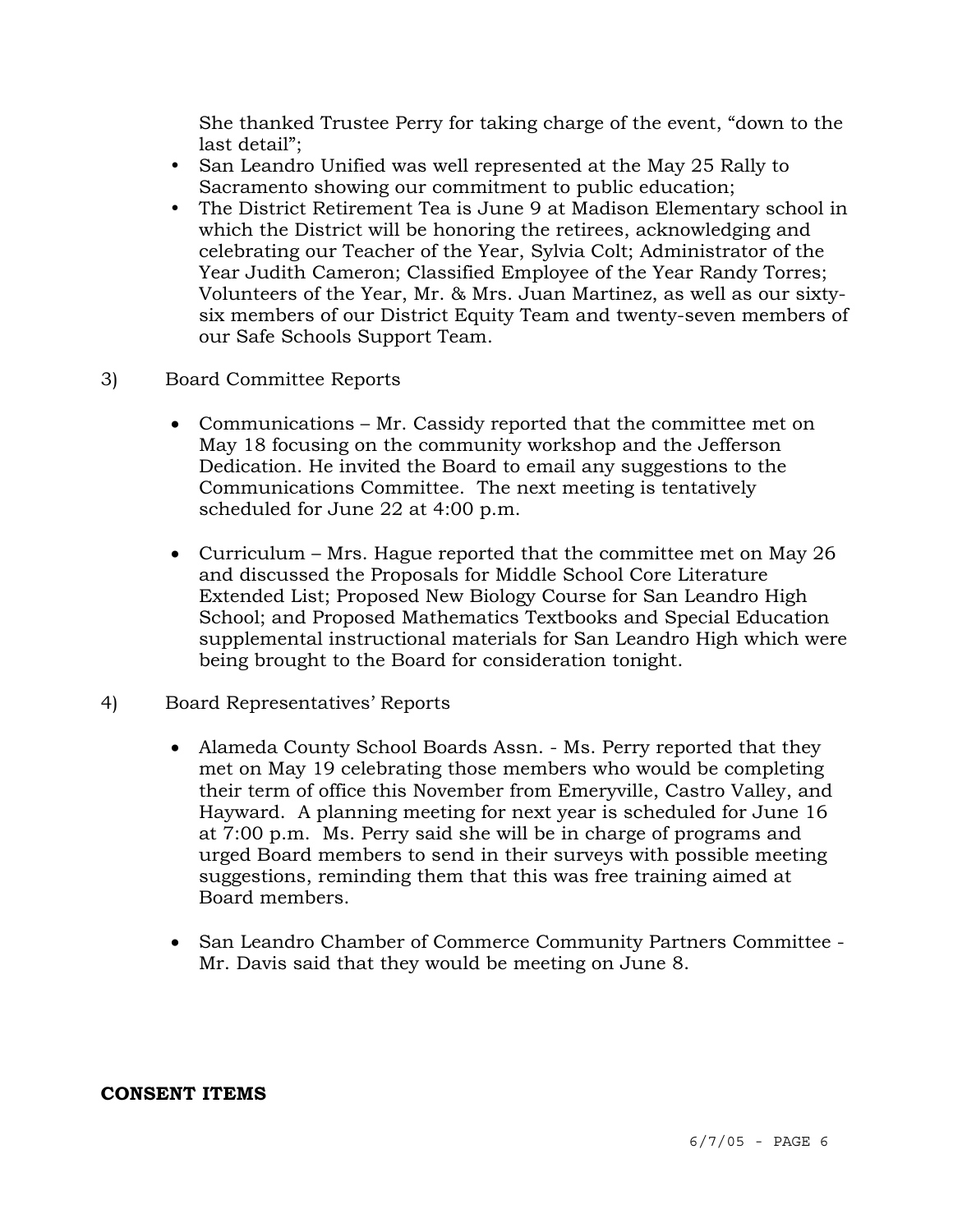The following Consent Items were pulled from the Consent Calendar:

Consent Item 2.2-C requested by Mrs. Hague Consent Item 2.3-C requested by Mr. Richards Consent Item 2.4-C requested by President Cutter Consent Item 2.6-C requested by Mr. Heystek and Mr. Davis Consent Item 2.7-C requested by Mr. Cassidy Consent Item 2.8-C requested by Mr. Cassidy

# General Services

- 1.1-C Approval the Board Minutes May 12, 2005
- 1.2-C Approval of Board Minutes May 17, 2005

# Human Resources

- 2.1-C Acceptance of Personnel Report
- 2.5-C Increase the Salary Schedule Between San Leandro Unified School District and the San Leandro Unified School District Management Association (SLUSDMA) for 2004-05, 2005-06, 2006-07 School Years.

# Educational Services

- 3.1-C Acceptance of Donations
- 3.2-C Discard of Out-of-Date Drug Education Material

# Business, Operations and Facilities

- 4.1-C Ratification of Payroll
- 4.2-C Approval of Bill Warrants
- 4.3-C Resolution #05-32 to Declare Certain Equipment Surplus and/or Obsolete
- 4.4-C Independent Auditor Selection
- 4.5-C Mandated Cost Contract for 2005/2006
- 4.6-C San Leandro High School Health & Safety Retrofit Project: Escrow Retention Release #02 (Partial)
- 4.7-C Change Order #13, Jefferson Elementary School Increment II

6/7/05 - PAGE 7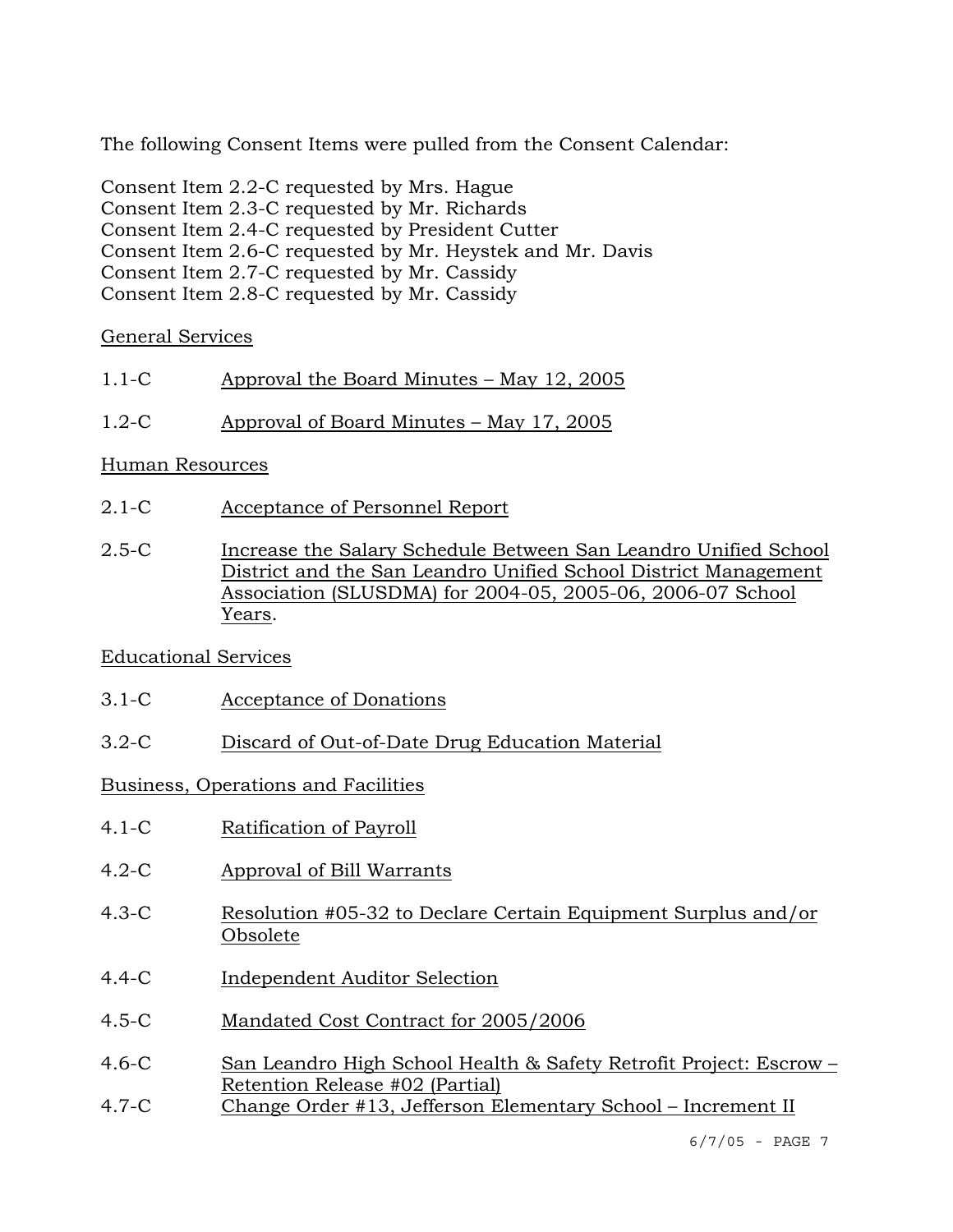# 4.8-C Change Order #14, Jefferson Elementary School – Increment II

On a motion made by Mr. Richards and seconded by Mrs. Hague, the Board approved the remaining consent items by a 7-0 vote.

# 2.2-C Declaration of Need for Fully Qualified Educators

Mrs. Hague said that she pulled this item for two reasons, (1) the form stated that the "declaration did NOT appear as part of a consent calendar," which meant that it had been misplaced on tonight's agenda were the Board to take action, and (2) felt that she needed more information before casting a vote, and wonder why the Declaration of Need was coming to the Board in light of conversations regarding NCLB, structural changes, particularly at the middle school, and credentialing issues that the District was facing.

Assistant Superintendent of Human Resources Mr. Martinez explained that the District was diligently searching for fully credential teachers, however, if we were unable to hire teachers in the shortage areas of Mathematics, Science, and Special Education, this form allowed the District to hire a teacher on an emergency credential, describing this state-required form as a "safety net" when hard-to-fill subject areas are not filled.

The Board continued the discussion focusing on the configuration of the 6th grade at the middle school and the impact of NCLB.

Mr. Cassidy requested a report on what other Alameda County districts were doing, and if the Board decided to reverse the decision at the middle school, how that would be implemented.

Ms. Perry explained that this state-required form addresses any anticipated need the District might have and needs to be filed, regardless of the configuration.

On a motion made by Ms. Perry and seconded by Mr. Richards, the Board approved to table the Declaration of Need for Fully Qualified Teachers, place it on the June 21 agenda as an action item, thus allowing staff to collect the information on the issues raised by a 7-0 vote.

# 2.3-C Increase the Salary Schedule Between San Leandro Unified School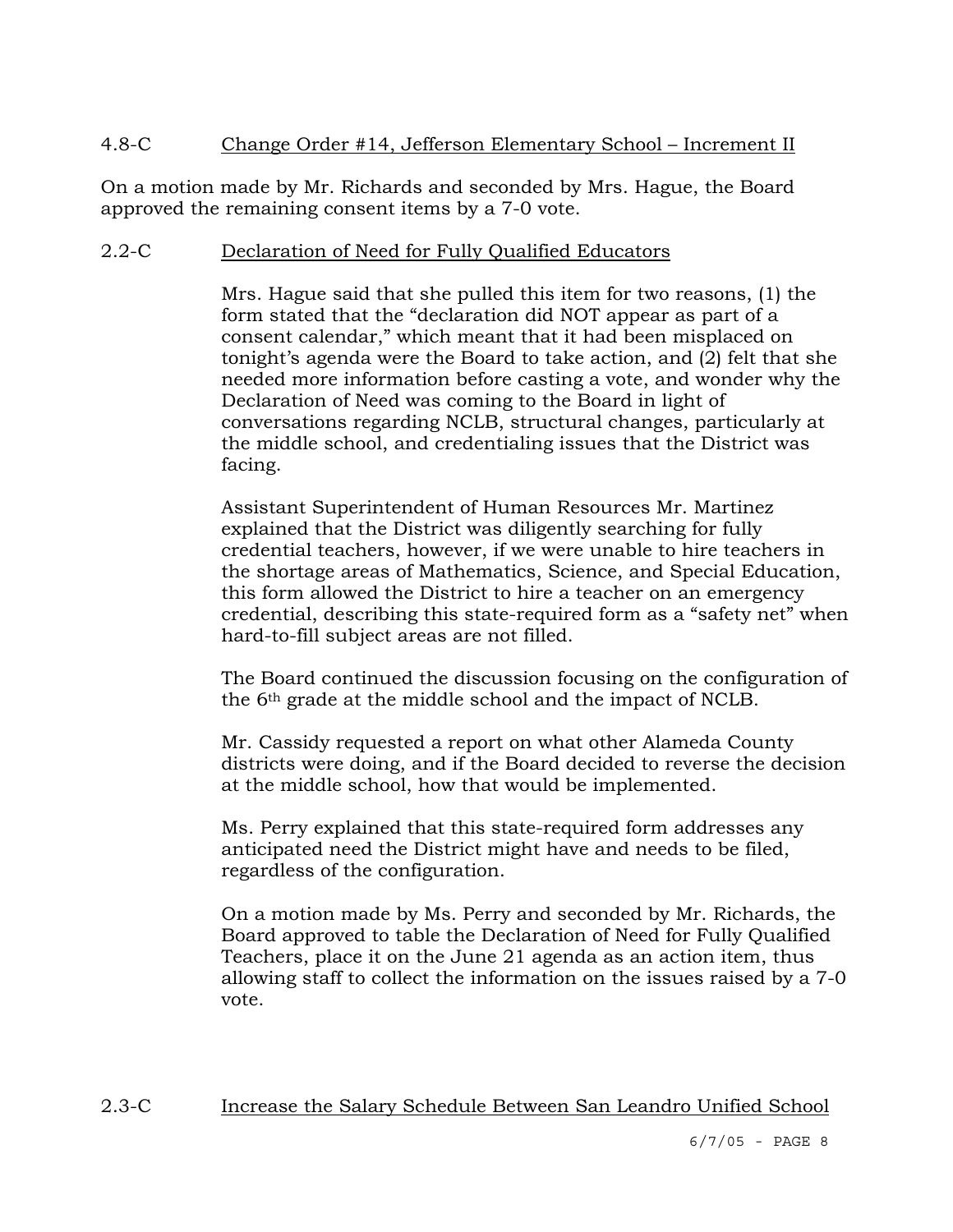District and California School Employees Association (CSEA) for 2004-05, 2005-06, 2006-07 School Years.

Mr. Richards noted that the Board meeting date and bargaining unit name on the *Public Disclosure of Collective Bargaining Agreement* attached to the CSEA salary proposal was incorrect.

On a motion made by Mr. Richards and seconded by Ms. Perry the Board approved to table the increase to the salary schedule between San Leandro Unified School District and the California School Employees Association (CSEA) for 2004-05, 2005-06, 2006-07 school years until the June 21 Board meeting to correct the discrepancy in the *Public Disclosure of Collective Bargaining Agreement* by a 7-0 vote.

2.4-C Increase the Salary Schedule Between San Leandro Unified School District and the Teamsters Local 856/Alameda Trades Council CSEA for 2004-05, 2005-06, 2006-07 School Years.

> Mr. Martinez asked that upon approval the motion should read: "to exclude language contained in the proposal under Article 8, Section I, Paragraph 2." He said following conversations with the Teamster/Trades Unions, they were in support of the removal of the language at this time.

> On a motion made by Ms. Perry and seconded by Mr. Richards, the Board approved the Increase to the Salary Schedule Between San Leandro Unified School District and the Teamsters Local 856/Alameda Trades Council for 2004-05, 2005-06, 2006-07 School Years to exclude language contained in the proposal under Article 8, Section I, Paragraph 2, by a 7-0 vote.

2.6-C Increase the Salary Schedule Between San Leandro Unified School District and the Superintendent for 2004-05, 2005-06, 2006-07 School Years.

> Prior to public comment, Mr. Heystek expressed his desire to have this addressed after the Superintendent's June 30 evaluation when the Board examines the contract.

> By a 3-4 vote, the Board did not approve the motion made by Mr. Heystek and seconded by Ms. Perry to table the increase of the salary schedule between San Leandro Unified School District and the Superintendent for 2004-05, 2005-06, 2006-07 School years to the July 6 regular Board meeting. Trustees Cutter, Heystek Perry voting aye. Trustees Cassidy, Davis, Hague, Richards voting no.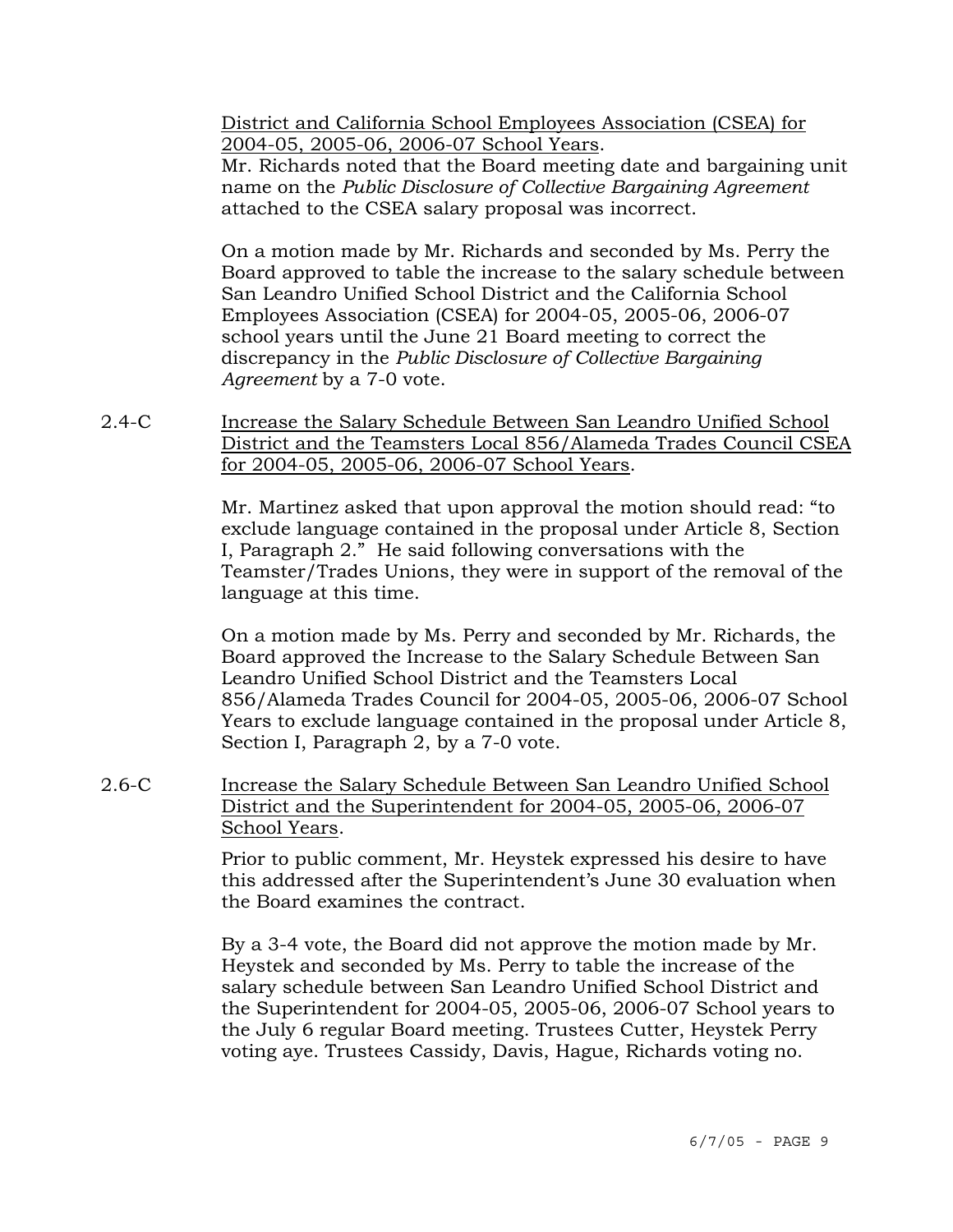#### **PUBLIC COMMENT**

- Pam Richards addressed the Board in opposition of the salary increase of the Superintendent stating that giving the Superintendent another raise would most likely "kill" any chance of a bond or parcel tax passing.
- Maria Rojas addressed the Board on the need to see better test scores in the District before the Superintendent is given a pay increase, adding that another raise would work against convincing the community of the need for another school bond measure.

The Board expressed their views on why they would or would not support the increase with Trustees Heystek, Perry, and Davis agreeing that compensation for the Superintendent should be addressed within the confines of the evaluation process.

Mr. Cassidy said that while he appreciated the Superintendent's hard work and dedication to the District, we needed to be "cognizant of the greater issues". He believed that we have to have credibility and honesty if we are looking to the community to pass a parcel tax at this time and that he would not support the Superintendent's raise now or in the future.

Mrs. Hague felt that because of the community's opposition to the November raise, she would not be approving the increase to the salary schedule for the Superintendent.

Mr. Richards said that this was not the right time or warranted, pointing out the need to focus on the future and the need for public support.

President Cutter said that it was very unfair to single out the Superintendent when every other employee in the District was receiving an increase, adding that educating the community on the process was needed.

On a motion made by Mr. Davis and seconded by Mr. Richards, the Board did not approve the increase of the salary schedule between San Leandro Unified School District and the Superintendent for 2004-05, 2005-06, 2006-07 School years by a 7-0 vote.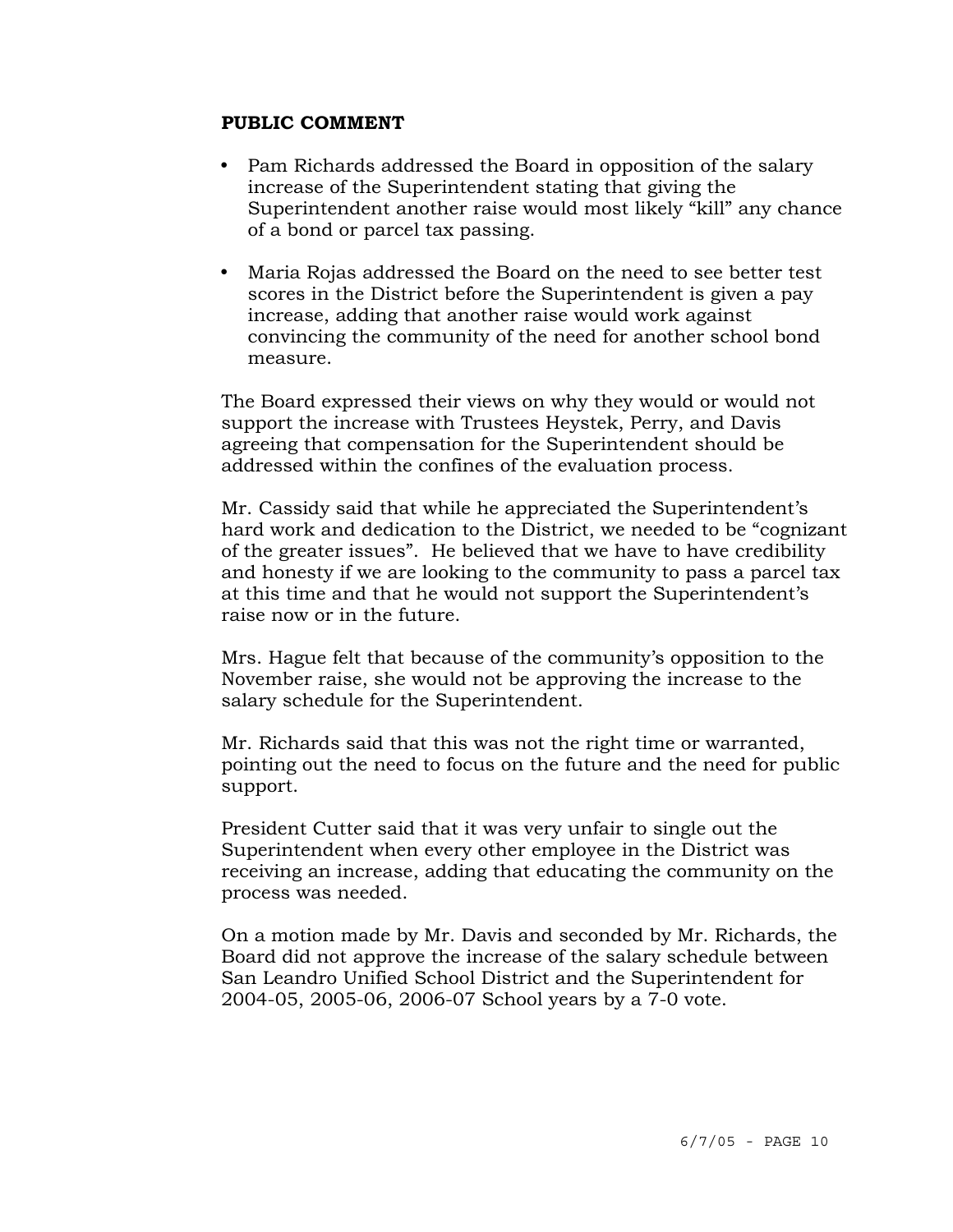2.7-C Increase the Salary Schedule Between San Leandro Unified School District and the Assistant Superintendent, Business Services for 2004-05, 2005-06, 2006-07 School Years.

> Mr. Cassidy requested pulling both 2.7-C and 2.8-C for additional information and further comparisons with other Districts before considering approval.

Mr. Cassidy's motion and second by Mr. Heystek to table 2.7-C and 2.8-C to the June 21 Board meeting for additional information did not pass, by a 3-4 vote. Trustees Cutter, Heystek and Cassidy voting aye; Trustee Richards, Perry, Davis, and Hague voting no.

On a motion by Mr. Davis and seconded by Mr. Richards, the Board approved to increase the salary schedule between San Leandro Unified School District and the Assistant Superintendent, Business Services for 2004-05; 2005-06; 2006-07 school years by a 6-1 vote. Mr. Cassidy voting no.

2.8-C Increase the Salary Schedule Between San Leandro Unified School District and the Assistant Superintendent, Human Resources for 2004-05, 2005-06, 2006-07 School Years.

> On a motion by Mr. Davis and seconded by Mr. Richards, the Board approved to increase the salary schedule between San Leandro Unified School District and the Assistant Superintendent, Human Resources for 2004-05; 2005-06; 2006-07 school years by a 6-1 vote. Mr. Cassidy voting no.

# **ACTION ITEMS**

General Services

# 1.1-A School Assistant & Intervention Team (SAIT) Monitoring Report

On a motion made by Mr. Richards and seconded by Ms. Perry, the Board approved Washington School's second monitoring report of the Corrective Action Plan by a 7-0 vote.

Board took a break at 9:02, reconvening at 9:18 p.m.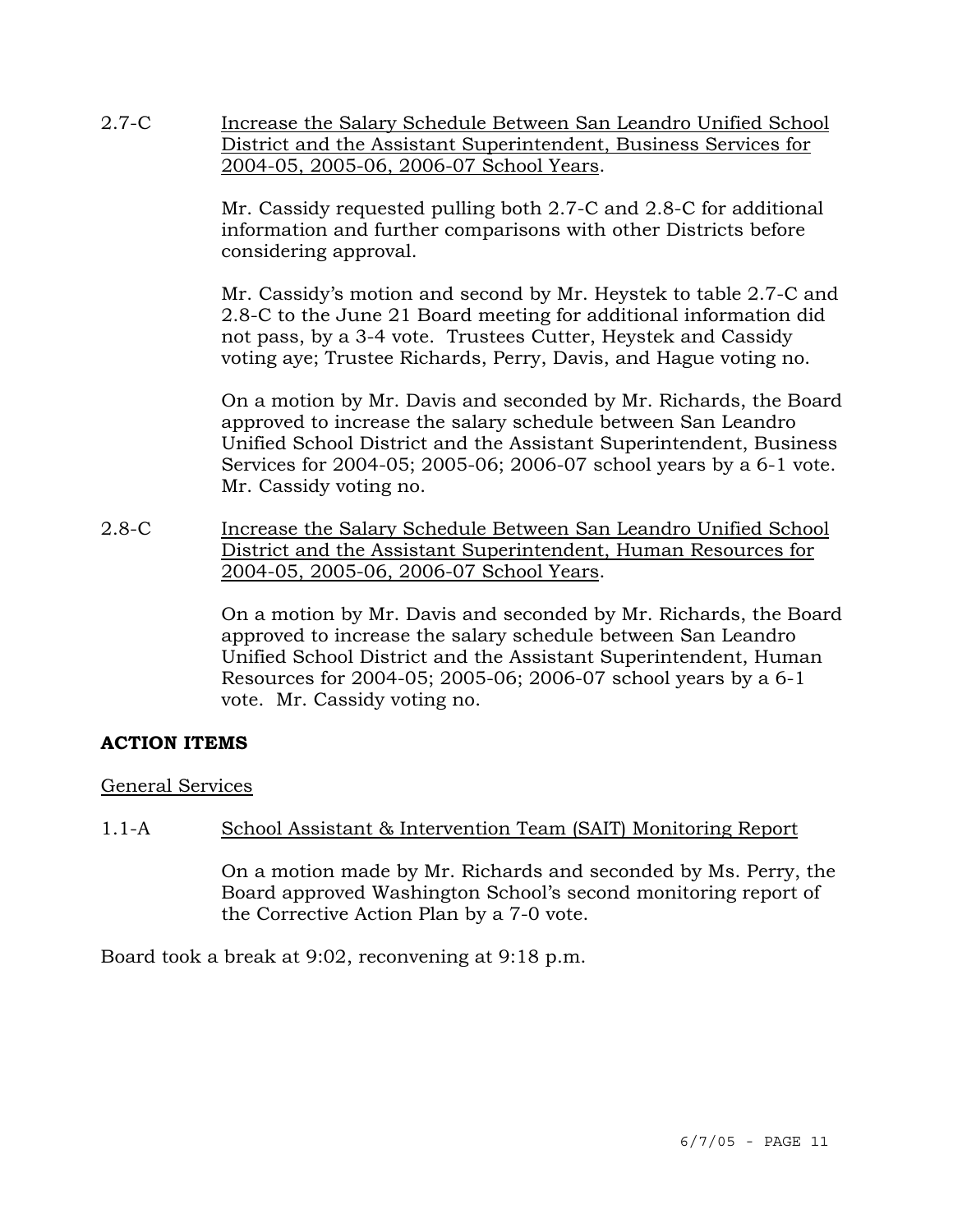#### **CONFERENCE ITEMS**

#### General Services

#### 1.1-CF Joint City/District Meeting Agenda

The Board discussed and considered the tentative agenda for the June 27, 2005 Joint City/District meeting.

Mr. Heystek explained that at the May 17, Board meeting, it was his suggestion to have agenda items for the June 27 City/District Joint meeting discussed at a Board meeting. Items already suggested at the May 12, 2005, City/District Liaison Committee meeting included:

- 1. Walk to School, Bike to School Event
- 2. Distribution of Our Property Taxes
- 3. Suggested Status Report on Successful Joint Projects, i.e. Muir Soccer Field, and the Bancroft Project
- 4. PowerPoint Presentation from Community Workshop

Mr. Cassidy suggested "rationale for why the school district is examining a parcel tax" rather than the PowerPoint presentation from the Community Workshop; proposed Joint Use Projects to include joint projects between the City and San Lorenzo Unified as well as our District i.e. restoring the high school pool and upgrades to our gymnasiums; After School Programs i.e. Kids Club focusing on adding an academic component as a way to upgrade and improve the program; and School Resource Officers and the District's concern and need to restore the position.

Following a lengthy discussion on Mr. Cassidy's suggestions, it was the consensus of the Board to bring the following tentative agenda to the June 27, 2005 Joint City/District:

- 1. Walk to School, Bike to School Event Update
- 2. City Distribution of Our Property Taxes
- 3. PowerPoint Presentation from May 23 Community Workshop
- 4. Bancroft Project Update

as well as the following agenda suggestions for the next City/District Liaison Committee:

- 1. Process of moving ahead on Joint Use Projects
- 2. After School Programs Kids' Club
- 3. Student Safety (high school and SROs)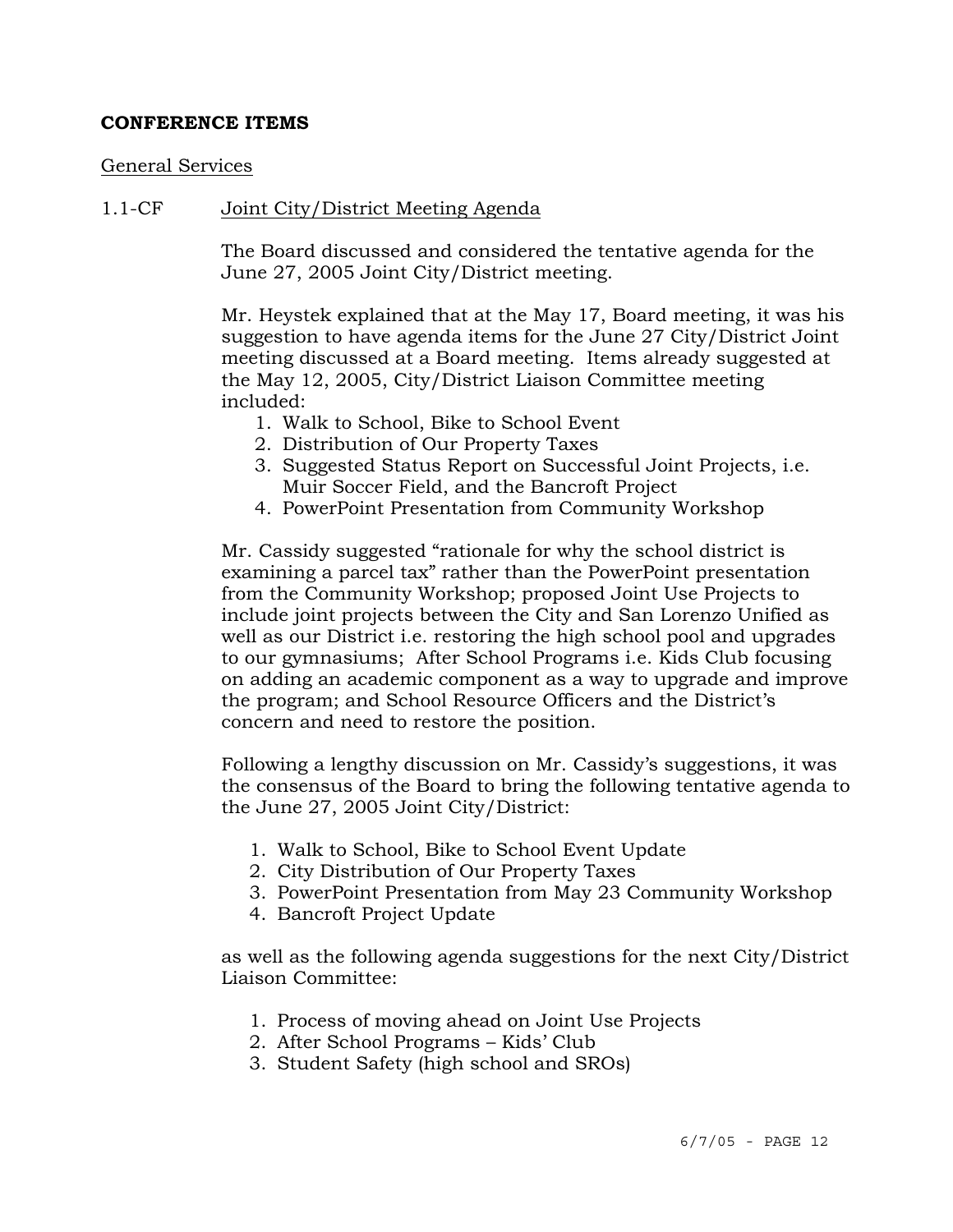#### **PUBLIC COMMENT**

• Kerrie Skehan Marshall, teacher at McKinley School, thanked the Board for all their hard work and dedication to the students of San Leandro Unified. She expressed how proud she was of the accomplishments at McKinley this year, despite the struggles the school is facing at this time; however she celebrated "our questioning authority" and assured the Board that staff would get "past their troubles" together. She invited the members to come to McKinley, sit in the classrooms, and see the "amazing teaching and learning that is going on."

#### Educational Services

## 3.1-CF Reorganization Plan for the Educational Services Department

The Board discussed and considered two options for 2005-06 school year Reorganization Plan for the Educational Services Department.

Mr. Martinez reported that at the request of the Board, Cabinet had developed two proposed cost-saving models - both options addressing the reduction of 1.0 FTE, expansion of duties, and changes in titles and salaries to reflect the increase roles and responsibilities in the Educational Services Division.

Staff recommended Option #1 was a long-term proposal where the Assistant Superintendent provides overall leadership and alignment of three departments: curriculum & instruction, student support services, and special services. Staff felt that this option provided coherent supervision of three departments, in-depth site support and visibility of Cabinet at the school sites, and coherence between the strategic plan and school site plans; with less savings (approximately \$60,636) to the general fund being the only drawback.

Option #2 served as a temporary "bandaid" solution staff hoped to be for one year only because any longer would result in jeopardizing the educational health of the District; however while this model provided more savings (estimated at \$143,537 to the general fund), drawbacks included three Assistant Superintendents supervising additional major departments, loss of some visibility, and not really being able to extend beyond compliance issues and legal mandates.

Some Board members felt that the presentation didn't completely clarify the savings or pros and cons of each option, with Mrs. Hague finding it difficult to see the comparisons in the charts and duties between the two options, and Mr. Davis stating that based on the information provided, he was not prepared to discuss the issue at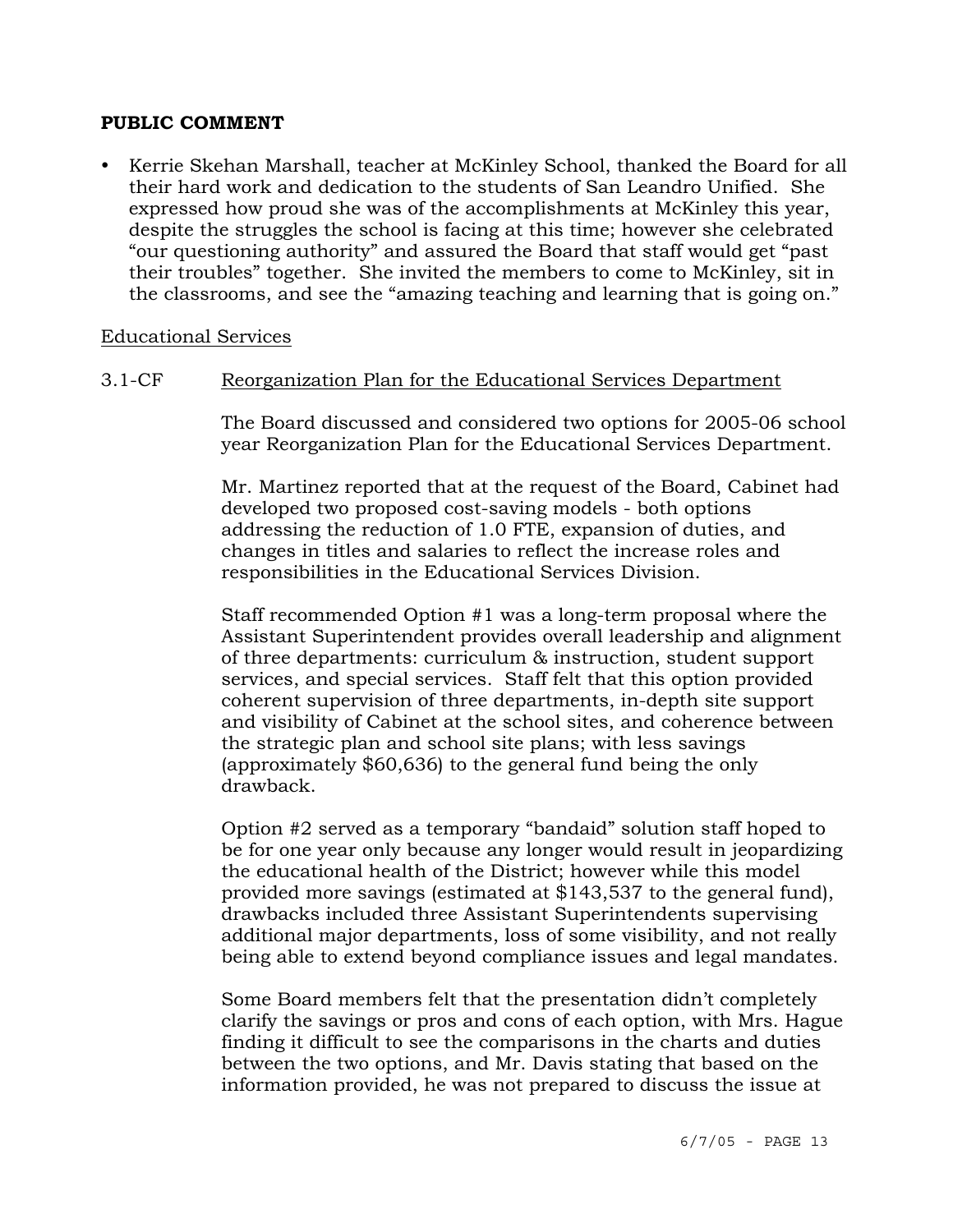this time until a more in-depth comprehensive report was prepared.

On a motion made by Mr. Davis and seconded by Mr. Richards, the Board agreed to table the Reorganization Plan of Educational Services to a future date by a vote of 4-3 vote. Trustees Richards, Davis, Cassidy, and Hague voting aye; Trustees Cutter, Heystek and Perry voting no.

Following the vote, Ms. Perry stressed the need for cohesion within the department and her concern on what areas would take precedence if Option #2 was selected.

Mr. Cassidy would like to see this item brought back to the June 21 meeting in conjunction with the Adoption Budget, adding that he didn't have a problem with Option #1 if while looking at the budget for next year, all the other pieces were in place and there was accurate information.

Mr. Glaster said that the Adoption Budget would not be coming to the Board until the June 30 Special Board meeting; however the Finance Committee would be reviewing it at their June 20 meeting.

Superintendent Lim recommended coming back to the June 21 Board meeting as the Finance Committee would have already reviewed the Adoption Budget. Because of the new fiscal year and the impact on jobs and the work, she felt it was important not to delay this until the June 30 meeting. Mr. Glaster assured the Board that the District would be prepared to share budget information, as far as knowing the projected fund, balances with them at the June 21 meeting.

President Cutter requested receiving information that would be presented at the Finance Committee meeting so that Board would be prepared to refer any questions they may have to Mr. Richards, committee chair.

On a motion made by Ms. Perry and seconded by Mrs. Hague, the Board approved to extend the meeting to 11:00 p.m. by a 4-3 vote. Trustees Richards, Cassidy, Perry, Hague voting aye; and Trustees Cutter, Davis, Heystek voting no.

#### 3.2-CF Proposed Middle School Core Literature Extended List

The Board discussed and considered approving the proposed middle school and core literature extended list as presented.

On a motion made by Mrs. Hague and seconded by Mr. Richards, the Board approved the proposed middle school core literature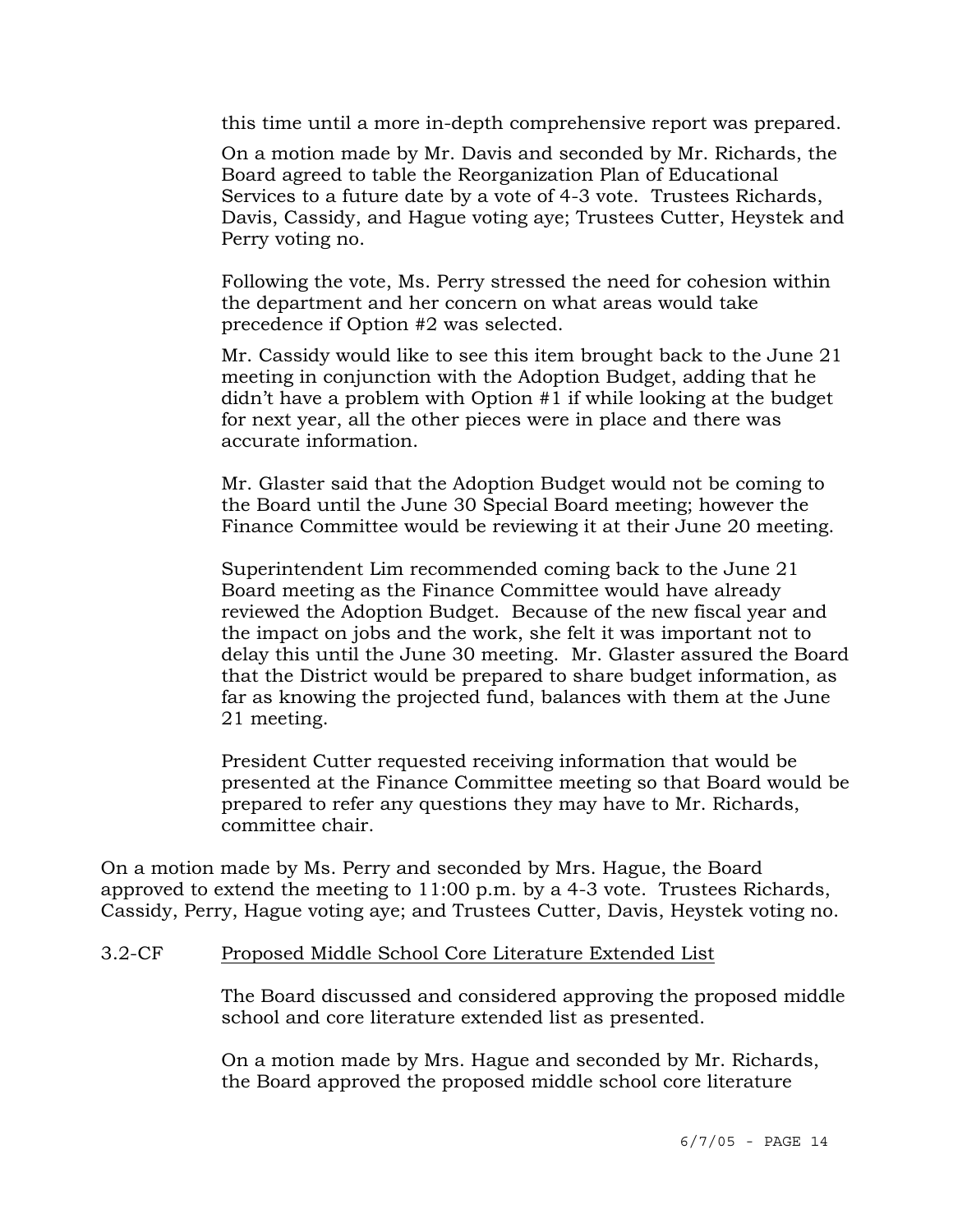extended list as presented by a 7-0 vote.

## 3.3-CF Proposed New Course, *Forensic Biology*, at San Leandro High School

The Board discussed and considered approving the proposed new course, *Forensic Biology*, at San Leandro High School.

Prior to the vote, Mr. Heystek requested periodic status reports on Board approved courses including students' interest, if the class was filled, and if it would continue to be offered etc. In response to student interest, Ms. Wong said that students were already showing a large amount of interest in the course which included an increase of laboratory experiments focusing on forensics, looking at cells, and pathology.

On a motion made by Mr. Richards and seconded by Ms. Perry, the Board approved the proposed new course, *Forensic Biology*, at San Leandro High School by a 7-0 vote.

## 3.4-CF Proposed Mathematics Textbooks for San Leandro High School

The Board discussed and considered approving the purchase of Advanced Algebra and Pre Calculus textbooks for San Leandro High School.

On a motion made by Mrs. Hague and seconded by Mr. Davis, the Board approved the purchase of Advanced Algebra and Pre Calculus textbooks for San Leandro High School by a 7-0 vote.

# 3.5-CF Proposed Mathematics Textbooks for San Leandro High School

The Board discussed and considered approving the proposed new supplemental instructional materials for San Leandro High School Special Education Program.

On a motion made by Ms. Perry and seconded by Mr. Davis, the Board approved the proposed new supplemental instructional materials for San Leandro High School Special Education Program by a 7-0 vote.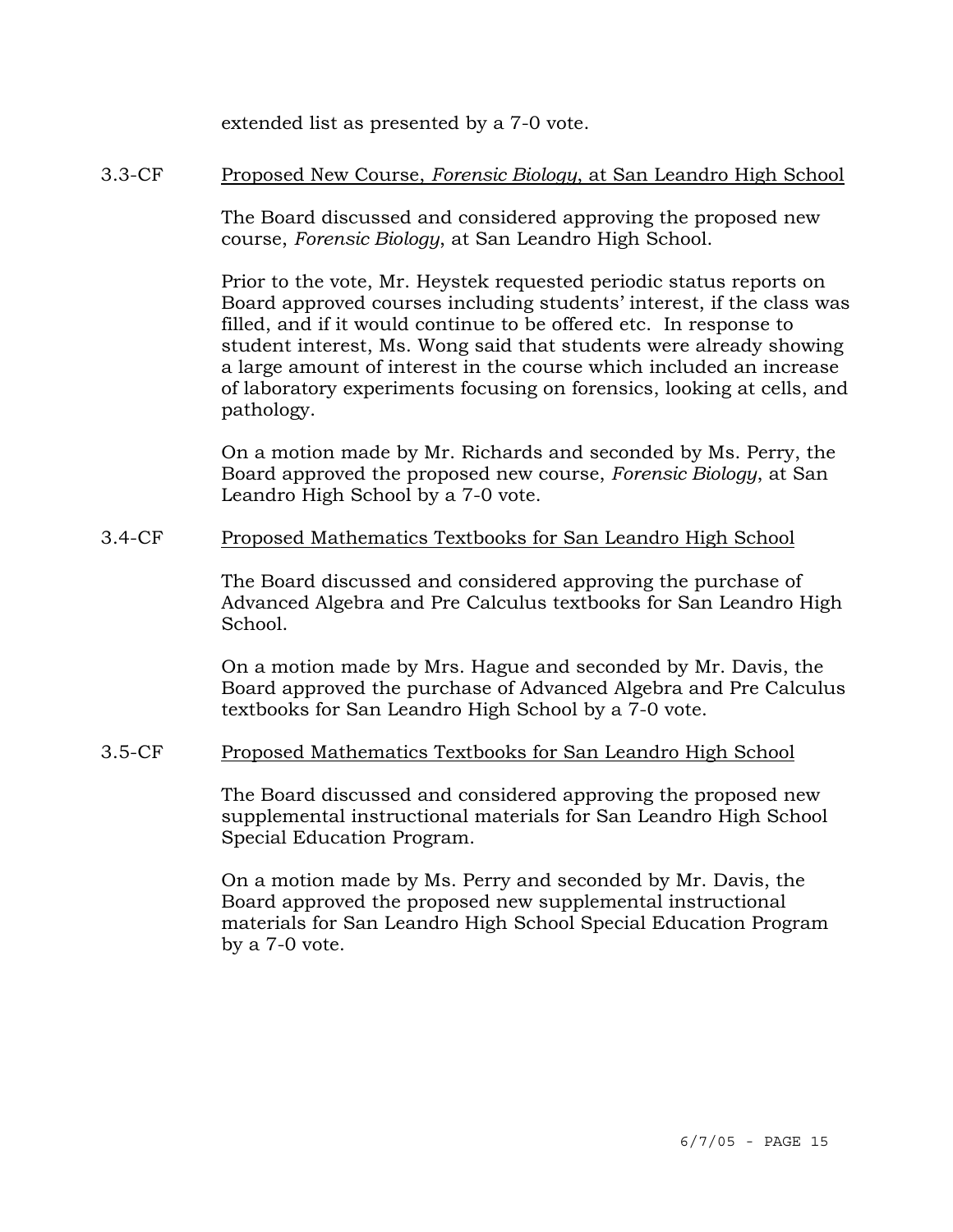## **INFORMATION ITEMS**

## Business, Operations and Facilities

4.1-I Miscellaneous Receipts

Miscellaneous receipts in the amount of \$538,672.11 have been deposited in the Treasury of Alameda County.

## **PUBLIC COMMENT**

- Juan Martinez addressed the Board on budget proposals realizing the difficult job that the Board faces regarding employee positions and the need to work together as a team. To emphasize his point, Mr. Martinez shared a story with the Board about a young Special Olympic runner, who before he reached the finish line to receive a Gold Medal, stopped and waited until the other runners caught up to him, crossing the finish line together. When asked by the coach why he didn't cross the line to win the Gold Medal, the young athletic replied, "All together we will win".
- Darlene Evans shared her thoughts with the Board on the cost of housing; SROs; property taxes; the new forensic biology class being offered at San Leandro; and the importance of an education.

## **ADDITIONAL SUGGESTIONS AND COMMENTS FROM BOARD MEMBERS**

- Mrs. Hague requested a presentation be brought the Board regarding her continued interest in the middle school structure, particularly at the 6th grade level, and NCLB options available, adding that other school districts were addressing the issue in more creative ways, enabling them to retain the core schedule that our District has "unbraided", thus, in her opinion, losing some of the continuity that beginning middle school students have.
- y Ms. Perry reported that she attended the BTSA Beginning Teachers' Council June 1 for their year-end evaluation. She recognized Laura Leventer and Mike Martinez for all of their efforts and additional responsibilities with this beginning teachers' support program, adding that she had a state-wide questionnaire for all participants that she would happy to share with interested Board members. Ms. Perry also attended the Monroe Spring Concert, and the San Leandro Unified School District *Strings* at Bancroft.

She requested that staff report back on Fern Tiger's responsibilities, timelines, and tasks, keeping in mind that this resource should be used as limitedly as possible because she sees other dollars needed, including the community survey down the line.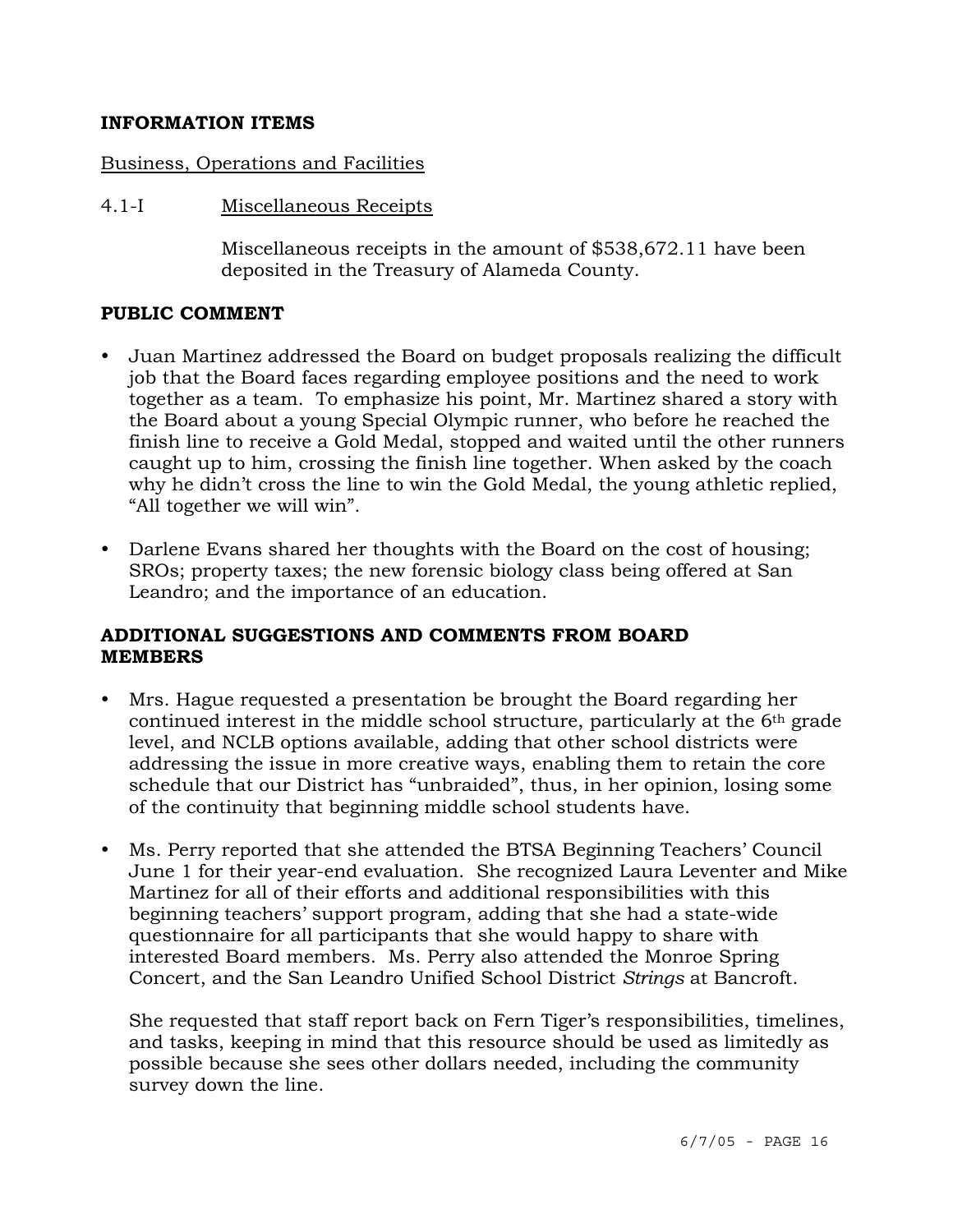It was the consensus of the Board to have staff report back regarding Fern Tiger's responsibilities, timelines, tasks, including Mr. Cassidy's suggestion to have it in conjunction with the timetable for the parcel tax.

Mrs. Hague's request for a presentation regarding middle school structure and NCLB options available particularly at the 6th grade level also received Board consensus.

• Mr. Cassidy shared the Moreau High School ad announcing their Class of 2005 graduates, and what colleges and universities they would be continuing their education. He would like to see San Leandro High School consider a similar ad in the San Leandro Times as a way of creating pride in our school district and showing off the talents of our students at the high school.

 Ms Perry suggested taking advantage of the "free press" at the Senior Recognition Night

- Mr. Heystek requested a desire for a discussion regarding implementation of the parent notification and their children's right to privacy with respect to military recruiting for 2005/06.
- In response to Mr. Davis' question as to when the next community meeting on the parcel tax would be, Superintendent Lim said that the draft timeline would be included in the next *Confidentially Speaking.*
- Mr. Richards said that he went to the SLAM awards and it was well attended.